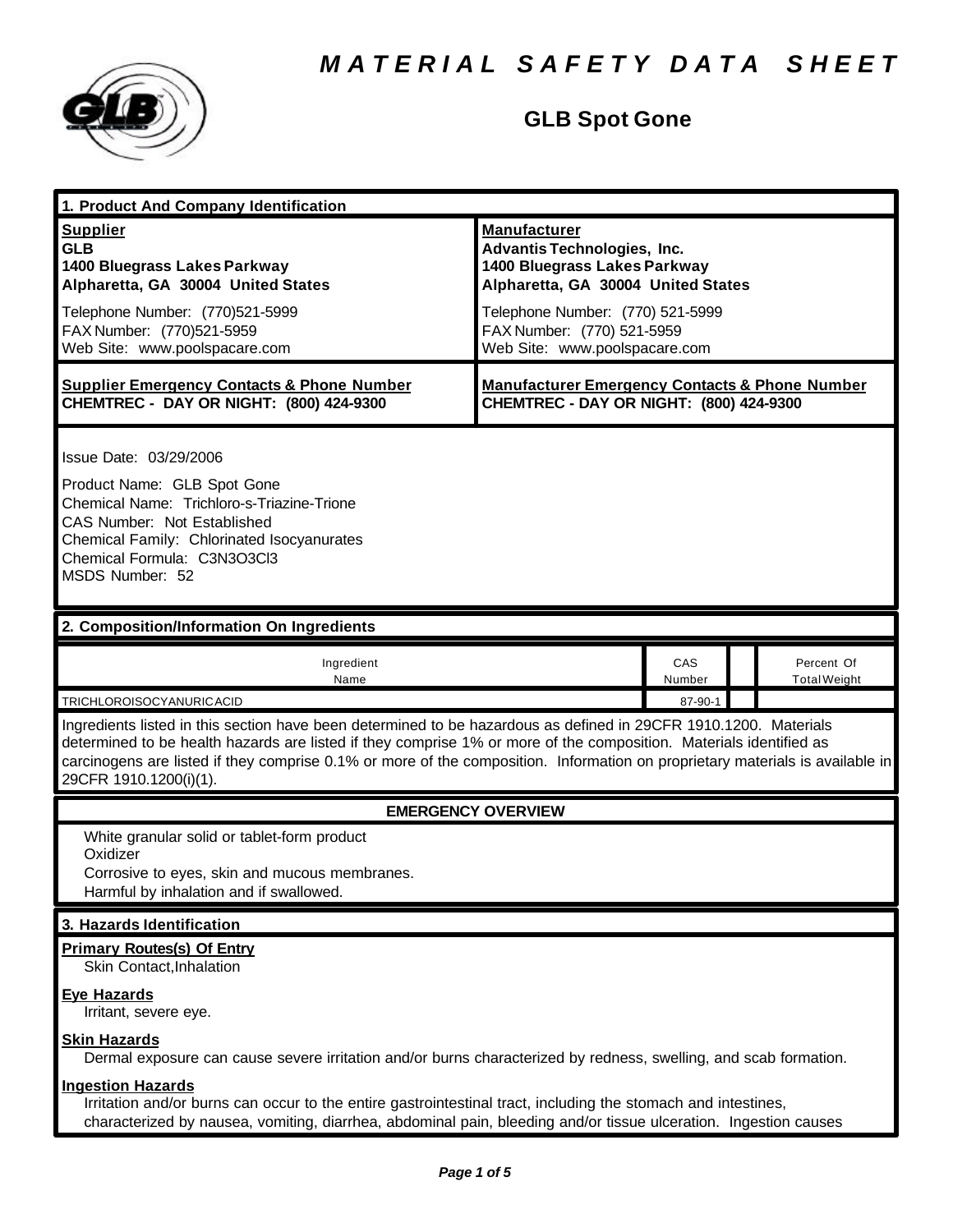# **GLB Spot Gone**

# **3. Hazards Identification - Continued**

### **Ingestion Hazards - Continued**

severe damage to the gastrointestinal tract with the potential to cause perforation.

#### **Inhalation Hazards**

Causes respiratory tract irritation.

# **Signs And Symptoms**

Irritation of Eyes and Respiratory Passages

**Conditions Aggravated By Exposure** Asthma, Respiatory and Cardiovascular Disease

## **First Aid (Pictograms)**



## **4. First Aid Measures**

#### **Eye**

In case of contact, hold eyelids apart and immediately flush eyes with plenty of water for at least 20 minutes. Get medical attention immediately.

#### **Skin**

In case of contact, immediately flush skin with plenty of water. Get medical attention immediately if irritation (redness, rash, blistering) develops and persists.

### **Ingestion**

Drink large amounts of water. Avoid Alcohol. Do not induce vomiting. Contact a physician or poison control.

#### **Inhalation**

If inhaled, remove to fresh air.

#### **Note To Physician**

**Corrosive** 

Incase of ingestion DO NOT induce vomiting. No specific antidote. Treat symptomatically and supportively.

# **Fire Fighting (Pictograms)**



## **5. Fire Fighting Measures**

Flash Point: n/a °F Flammability Class: NOT FLAMMABLE

#### **Fire And Explosion Hazards**

SMALL QUANTITIES OF WATER WILL REACT WITH THIS PRODUCT TO FORM HAZARDOUS AMOUNTS OF NITROGEN TRICHLORIDE(VIOLENT EXPLOSIVE)

## **Extinguishing Media**

In case of fire, soak (flood) with water. CAUTION DO NOT USE DRY CHEMICAL CONTAINING AMMONIA **COMPOUNDS** 

#### **Fire Fighting Instructions**

Firefighters should wear self-contained breathing apparatus and full protective gear.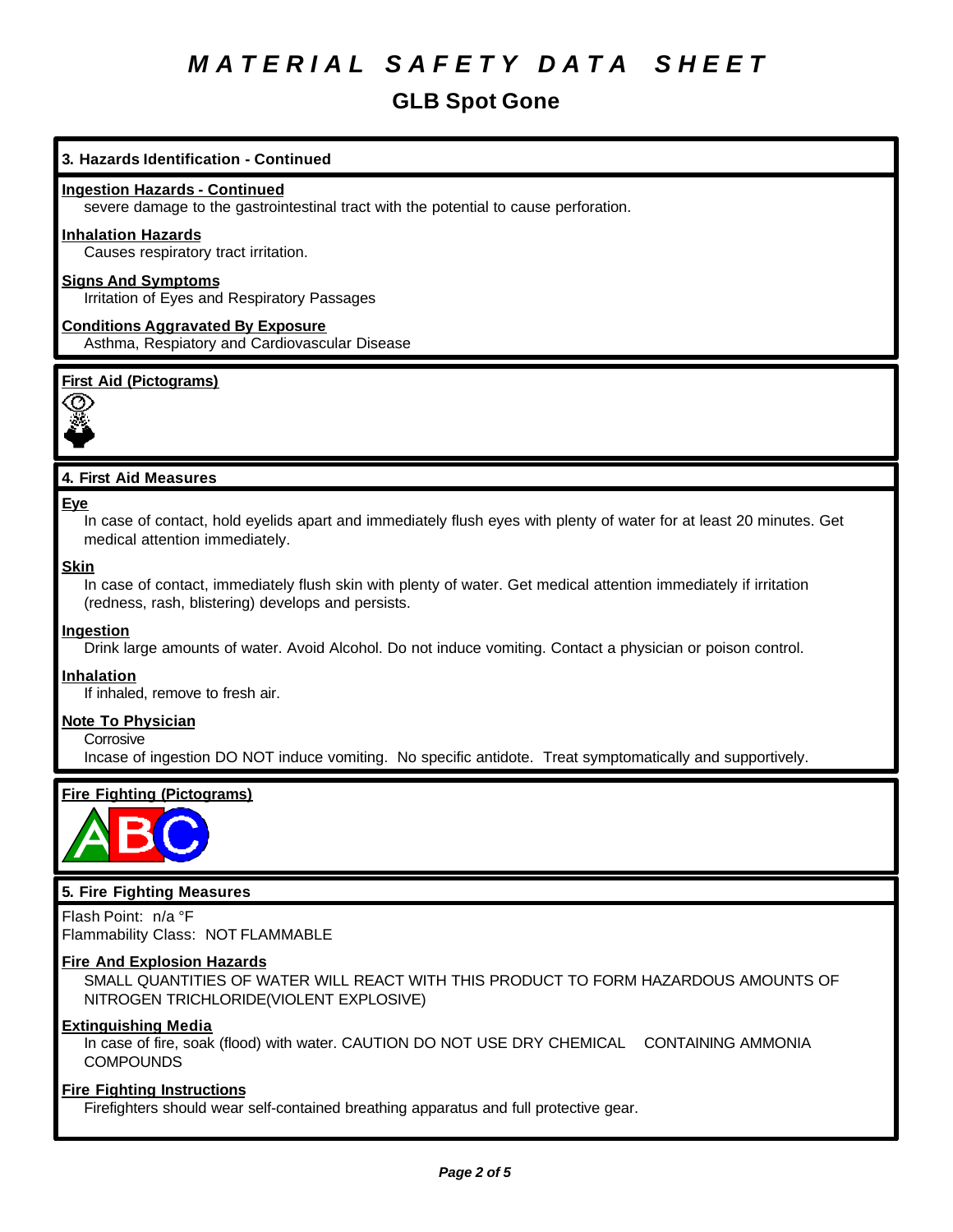**GLB Spot Gone**

## **5. Fire Fighting Measures - Continued**

# **Fire Fighting Instructions - Continued**

## **6. Accidental Release Measures**

Clean up spill immediately. Complete cleanup on dry basis if possible. Use appropriate personal protective equipment (PPE). Use appropriate containers to avoid environmental contamination. Spills greater than 100 pounds constitute a reportable quantitiy by the US EPA

## **Handling & Storage (Pictograms)**



# **7. Handling And Storage**

## **Handling And Storage Precautions**

**Keep out of reach of children.** Store material in a cool and dry place. Do not reuse container

### **Storage Precautions**

Keep out of reach of children. Store in a cool dry place. Do not Reuse container. Keep away from other types of chlorinating compounds and organic material. KEEP AWAY FROM AMMONIA AND AMMONIA COMPOUNDS. Do not store above 60C/140F.

## **Work/Hygienic Practices**

Use safe chemical handling procedures suitable for the hazards presended by this material.

# **Protective Clothing (Pictograms)**



# **8. Exposure Controls/Personal Protection**

### **Engineering Controls**

Use with adequate general and local exhaust ventilation.

# **Eye/Face Protection**

Safety glasses with side shields or goggles.

### **Skin Protection**

Chemical-resistant gloves.

### **Respiratory Protection**

When dusty conditions are encountered, wear a NIOSH/OSHA full-face respirator with chlorine cartridges for protection against chlorine gas and dust/mist pre-filter.

Wear Long Sleeves

# **9. Physical And Chemical Properties**

### **Appearance**

White tablet or stick

**Odor**

Chlorine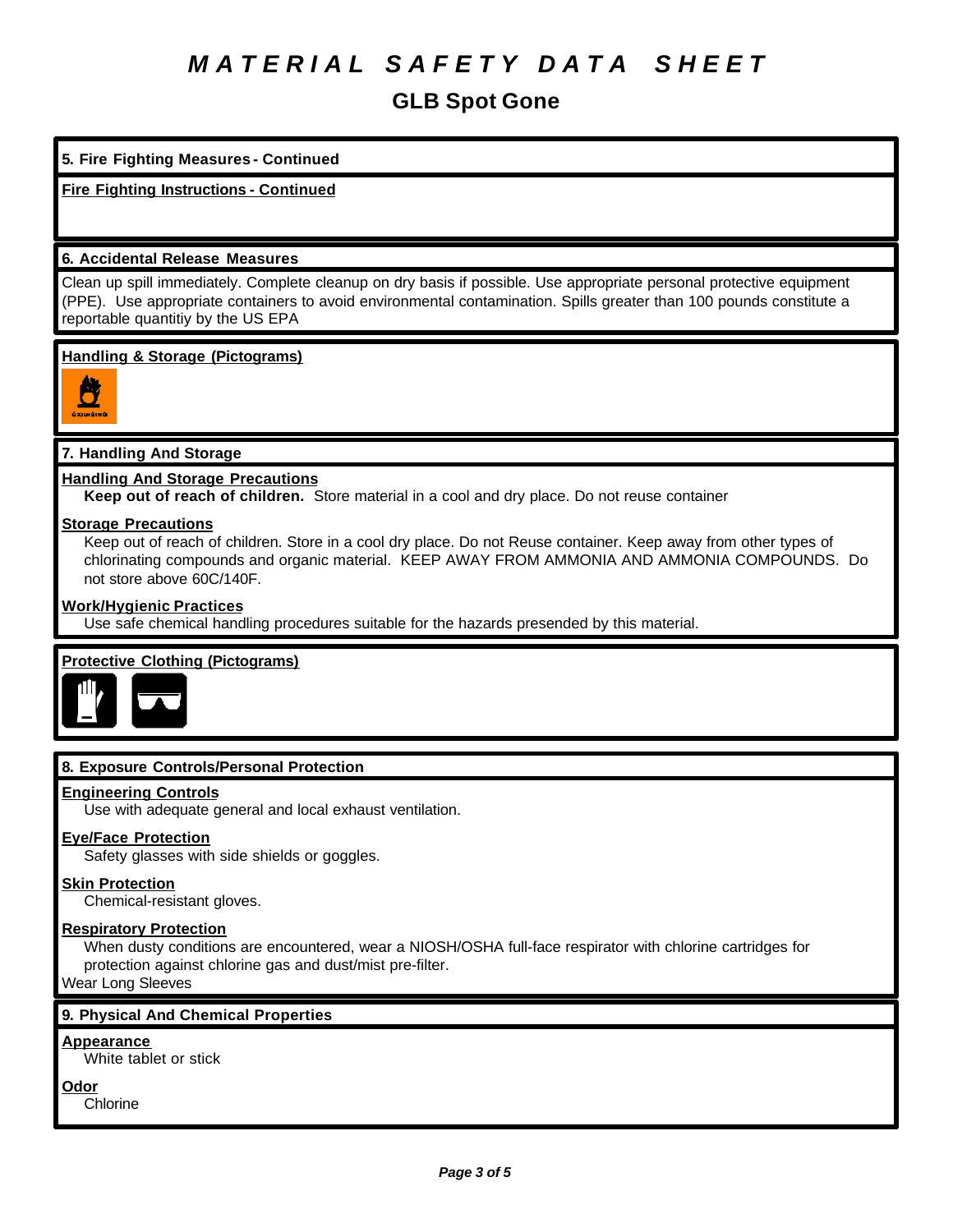# **GLB Spot Gone**

# **9. Physical And Chemical Properties - Continued**

# **Odor - Continued**

Chemical Type: Mixture Physical State: Solid Melting Point: Not applicable °F Boiling Point: Not applicable °F Specific Gravity: >1 Molecular Weight: NOT DETERMINED Vapor Pressure: Not applicable Vapor Density: Not applicable pH Factor: 2.7-2.9 At a Concentration Of 1% solution Evaporation Rate: Not Applicable

# **10. Stability And Reactivity**

Stability: STABLE Hazardous Polymerization: WILL NOT OCCUR

# **Conditions To Avoid (Stability)**

THERMAL DECOMPOSITION MAY PRODUCE CHLORINE AND OTHER TOXIC GASES

## **Incompatible Materials**

Reducing agents and Oxidizers, Nitrogen containing compounds, Calcium hypochlorite, Alkalies, Acids, Bases

## **Hazardous Decomposition Products**

Chlorine gas

### **Conditions To Avoid (Polymerization)**

Water on product while in container. Humidity

# **11. Toxicological Information**

# **Eye Effects**

**Corrosive** 

#### **Skin Effects Corrosive**

# **Acute Oral Effects**

Rat Oral LD50: 490 mg/kg

# **Acute Inhalation Effects**

Rat inhalation: Approx. 0.68 mg/l/4 hour - (nose only)

# **Chronic/Carcinogenicity**

Not known to be a carcinogen. Not classified by IARC, OSHA, EPA. Not included in NTP 10th Report on Carcinogens.

### **Reproductive Effects**

There are no known or reported effects on reproductive function or fetal development. Toxilogical investigation indicates it does not effect reproductive function of fetal development.

### **Mutagenicity (Genetic Effects)**

Not mutagenic in five Salmonella strains and one E.coli strain with or without mammalian microsomal activation.

### **12. Ecological Information**

### **Acute Toxicity - Fish And Invertebrates**

96 hour-LC50, Fish: 0.32 mg/l (Rainbow trout) 0.30 mg/l (bluegill sunfish)